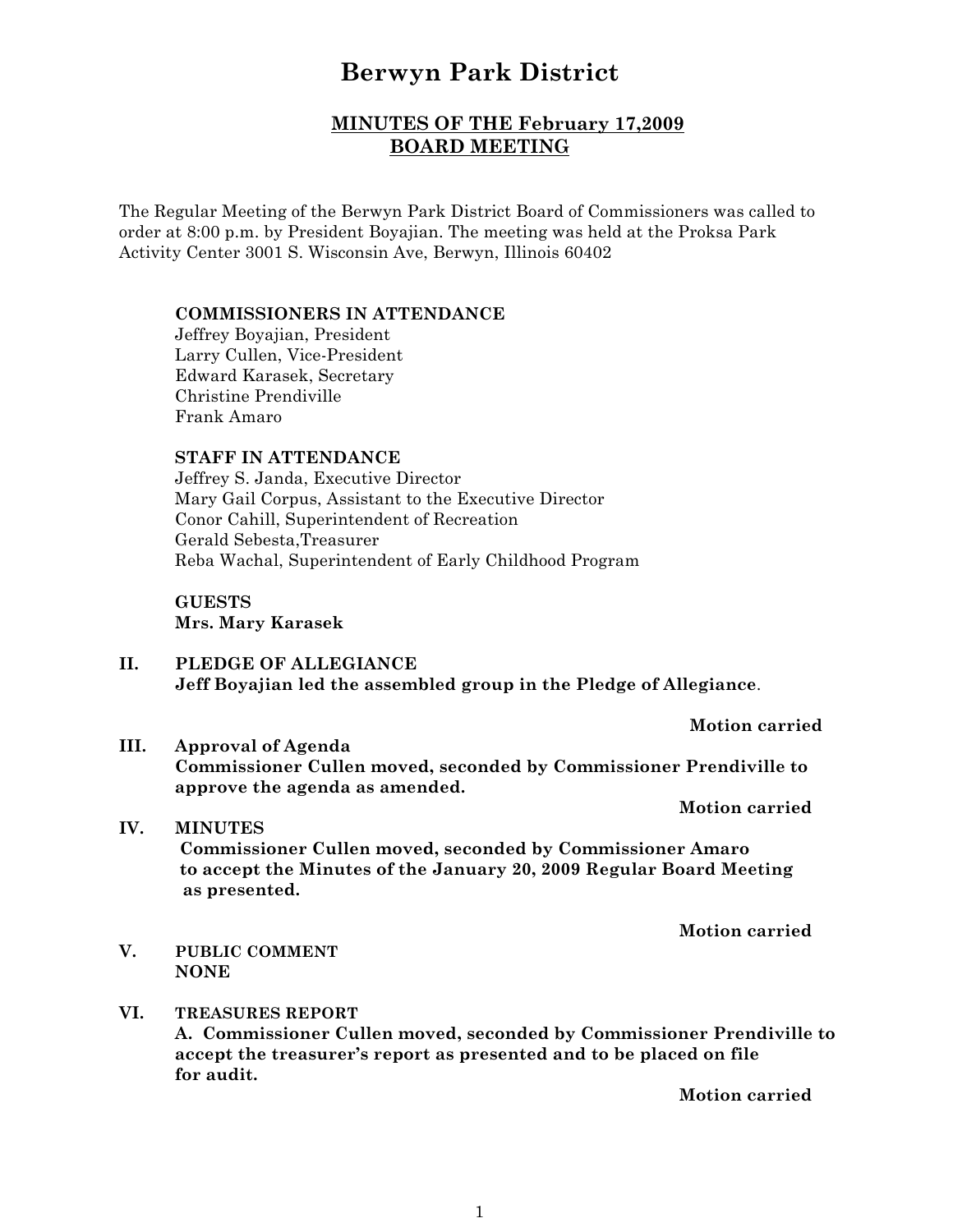**B. Commissioner Cullen moved, seconded by Commissioner Amaro to accept and approve the monthly payroll and payables totaling to the amount of \$88,167.64**

> **ROLL CALL: Karasek, Yea Boyajian, Yea Amaro, Yea Cullen, Yea Prendiville, Yea Motion carried**

#### **VII. EXECUTIVE DIRECTOR'S REPORT Accept as informational.**

**Motion carried**

**VIII. W.S.S.R.A Commissioner Cullen moved, seconded by Commissioner Prendiville to accept as informational.**

**Motion carried**

#### **IX. CORRESPONDENCE**

**The correspondence folder was reviewed by the Board Members.**

# **X. STANDING COMMITTEE REPORTS**

#### **BUILDINGS & GROUNDS**

**Commissioner Cullen moved, seconded by Commissioner Amaro to authorize Executive Director Jeff Janda to execute a contract with Flex Media Safety Sport Fencing Advertising Program for the Freedom Park Soccer Field.**

> **ROLL CALL: Amaro, Yea Boyajian, Yea**

 **Prendiville, Yea Cullen, Yea Karasek, Nay**

**Motion carried**

**FINANCE Accepted as informational**

# **PERSONNEL & POLICY**

**Commissioner Amaro moved, seconded by Commissioner Prendiville to amend the current Sick Leave and Vacation Policies as disscused.**

# **ROLL CALL: Amaro,Yea**

 **Prendiville, Yea Boyajian, Yea Cullen, Nay Karasek, Nay**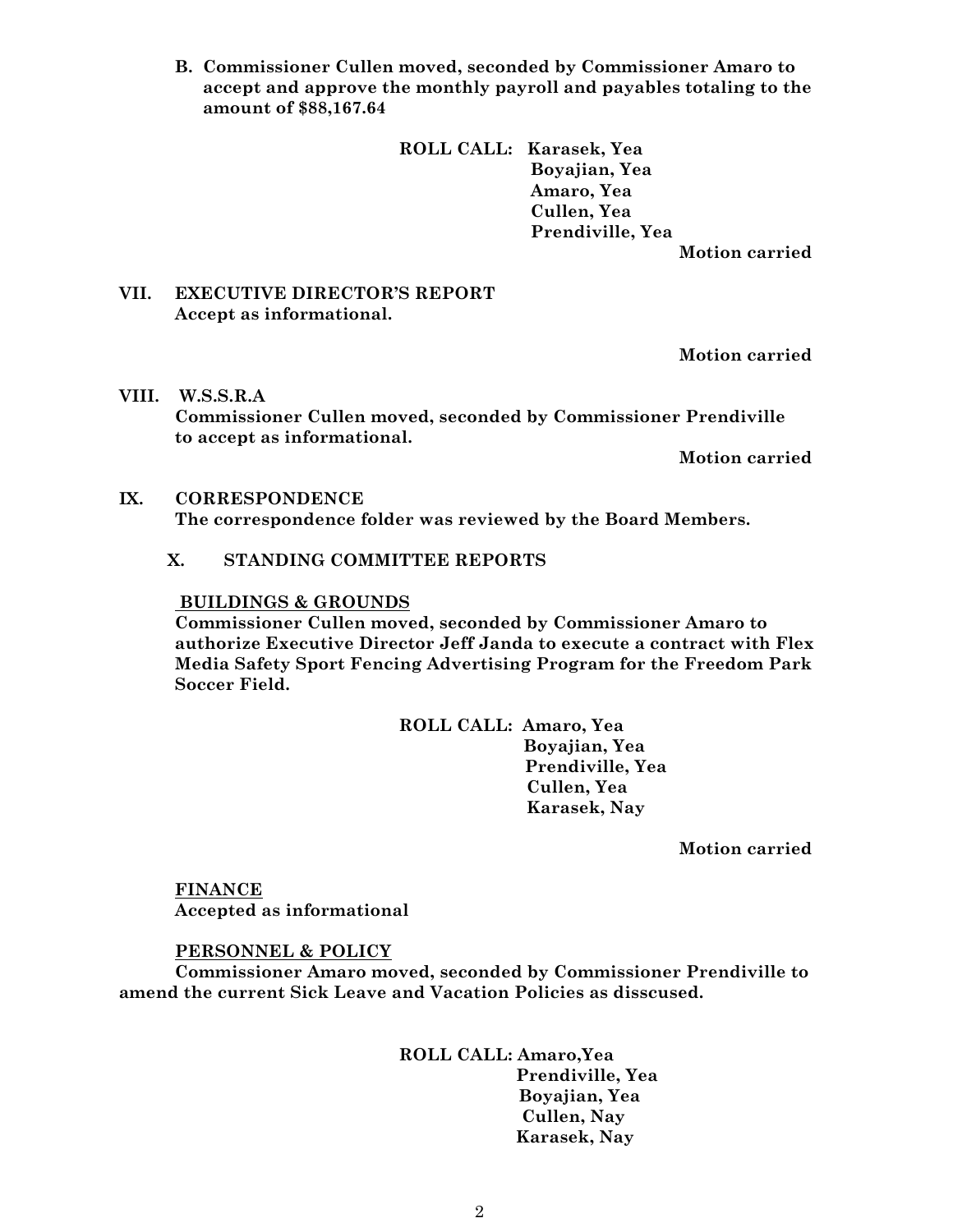# **RECREATION NO MEETING**

**XI. UNFINISHED BUSINESS NONE**

**XII.NEW BUSINESS**

 **Commissioner Amaro moved, seconded by Commissioner Prendiville to approve the district to join the Berwyn Main Street Program as Partner with Superintendent Cahill to represent the District. ROLL CALL: Prendiville, Yea Cullen, Yea Karasek, Yea Boyajian, Yea Amaro, Yea.**

**Motion carried**

**XIII Closed Session NONE**

> **Buildings& Grounds---Monday March10, 2009 at 4:30pm to be held at Freedom Park Administration Office 3701 S. Scoville**

**Personnel & Policy----immediately following**

 **.** 

**Finance---- immediately following**

**Recreation—Thursday March 12,2009 at 4:00 pm.**

**Board Meeting- March 24, at 8:00 pm at Proksa Park Activity Center .**

#### **XV Adjournment**

**There being of no further business to come before the board, Commissioner Cullen moved seconded by Commissioner Prendiville adjourn at 8:40 pm.**

> **ROLL CALL: Karasek, Yea Amaro, Yea Boyajian, Yea Cullen, Yea Prendiville, Yes**

> > **Motion carried**

**ATTESTED TO BY:**